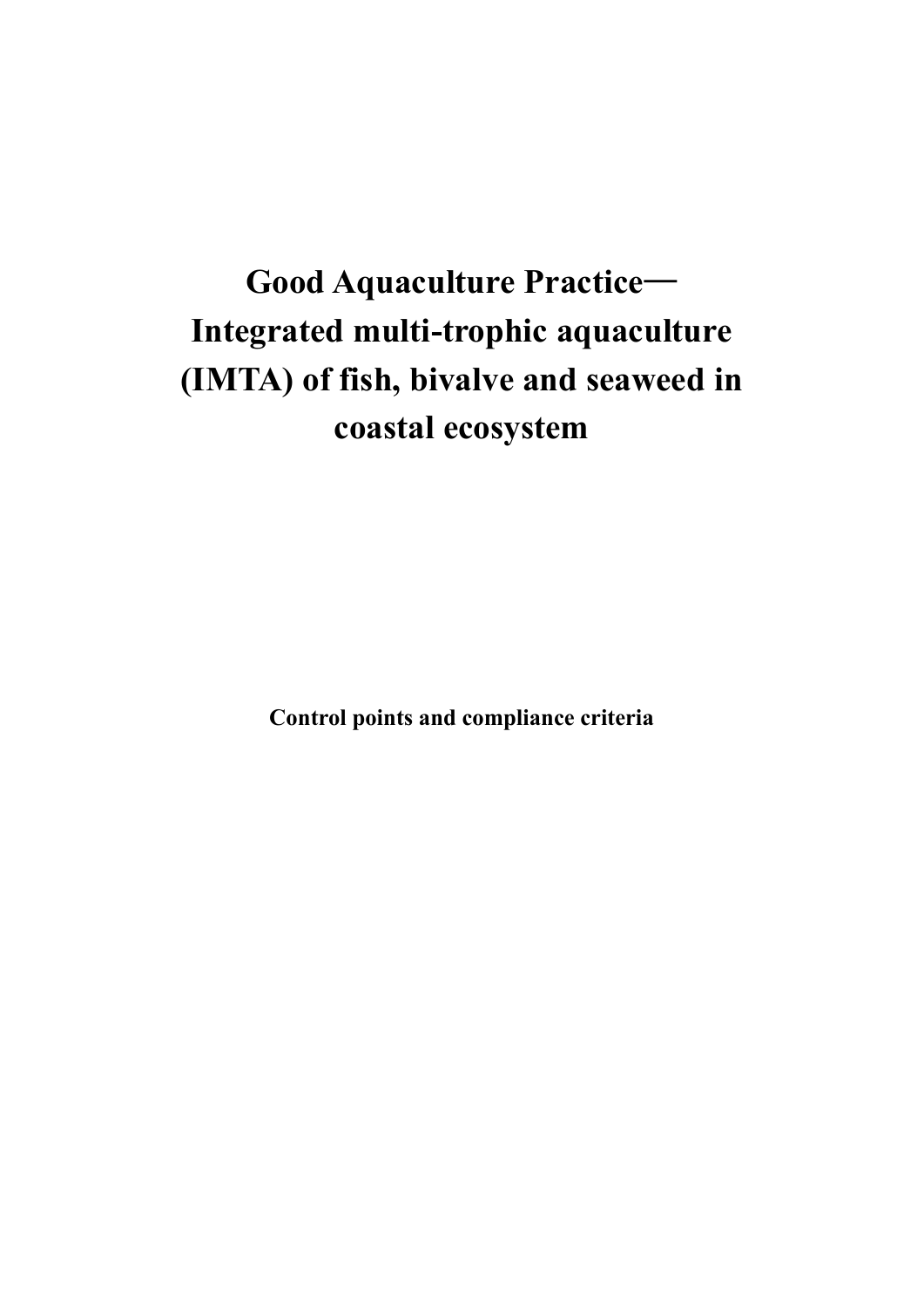#### **Preamble**

- Rules on which the standard is written
- This standard was proposed by UNDP/GEF YSLME Phase II Project under the consultancy of Ms. Jihong Zhang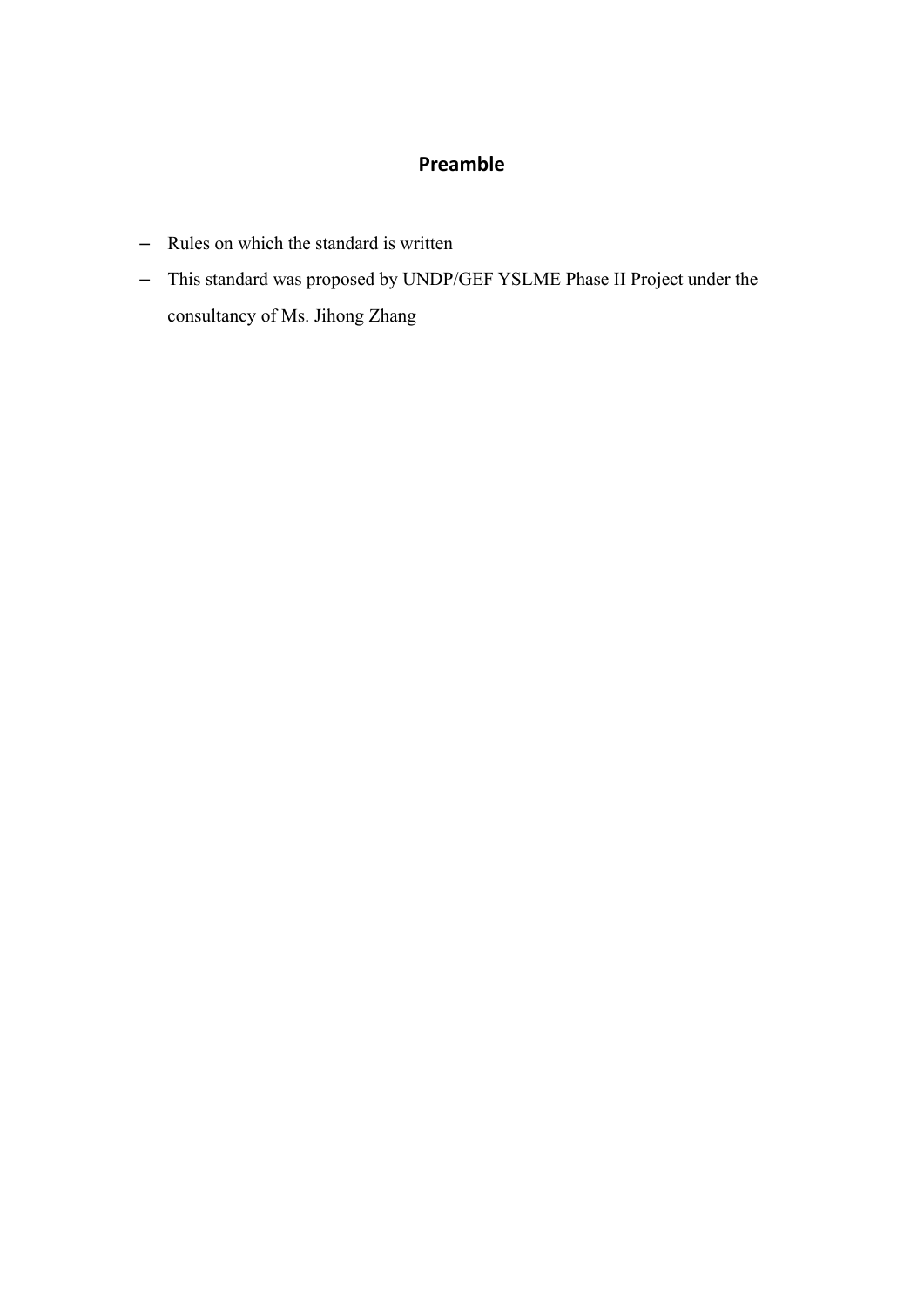#### **Introduction**

Integrated multi-trophic aquaculture (IMTA) is the farming of species from different trophic levels and with complementary ecosystem functions in a way that allows one species' uneaten feed and wastes, nutrients and by-products to be recaptured and converted into fertilizer, feed and energy for the other crops, and to take advantage of synergistic interactions among species while biomitigation takes place. Farmers combine fed aquaculture (e.g., fish, shrimp) with inorganic extractive (e.g., seaweed) and organic extractive (e.g., shellfish) aquaculture to create balanced systems for environment remediation (bio-mitigation), economic stability (improved output, lower cost, product diversification and risk reduction) and social acceptability (better management practices).

Integrated multi-trophic aquaculture (IMTA) of finfish *Sparus macrocephlus*, bivalve *Crassostrea gigas* and seaweed *Sacharina japonica* (and *Gracilaria lemaneiformis* ) in coastal ecosystem is one kind of IMTA, which have the following characteristics: the culture area is in coastal area, the farming environment will have directly influence on aquaculture activity; farming mode including different species (fish, bivalve and seaweed) and different aquaculture facility and technique (cage culture, longline culture); Coastal culture is mainly water operation, and the safety requirements for employees are strict. Acting as a practical manual for any aquaculture producer, ensuring food safety, minimal environmental impact, compliance with animal welfare and workers' health and safety, and reducing social practices risk, this specification, proposes the following requirements:

- a) The G.A.P. IMTA of fish, bivalve and seaweed Standard provide the guidelines of IMTA system design.
- b) In addition to complying with the GAP specifications for single cultured species (finfish, molluscs) (Edition 5.1-1\_AQ\_Nov17, Global G.A.P. of All Farm Base-Aquaculture Module), key control points and operational specifications have been proposed for IMTA. The G.A.P. IMTA of fish, bivalve and seaweed Standard covers the certification of the whole aquaculture production process from finfish,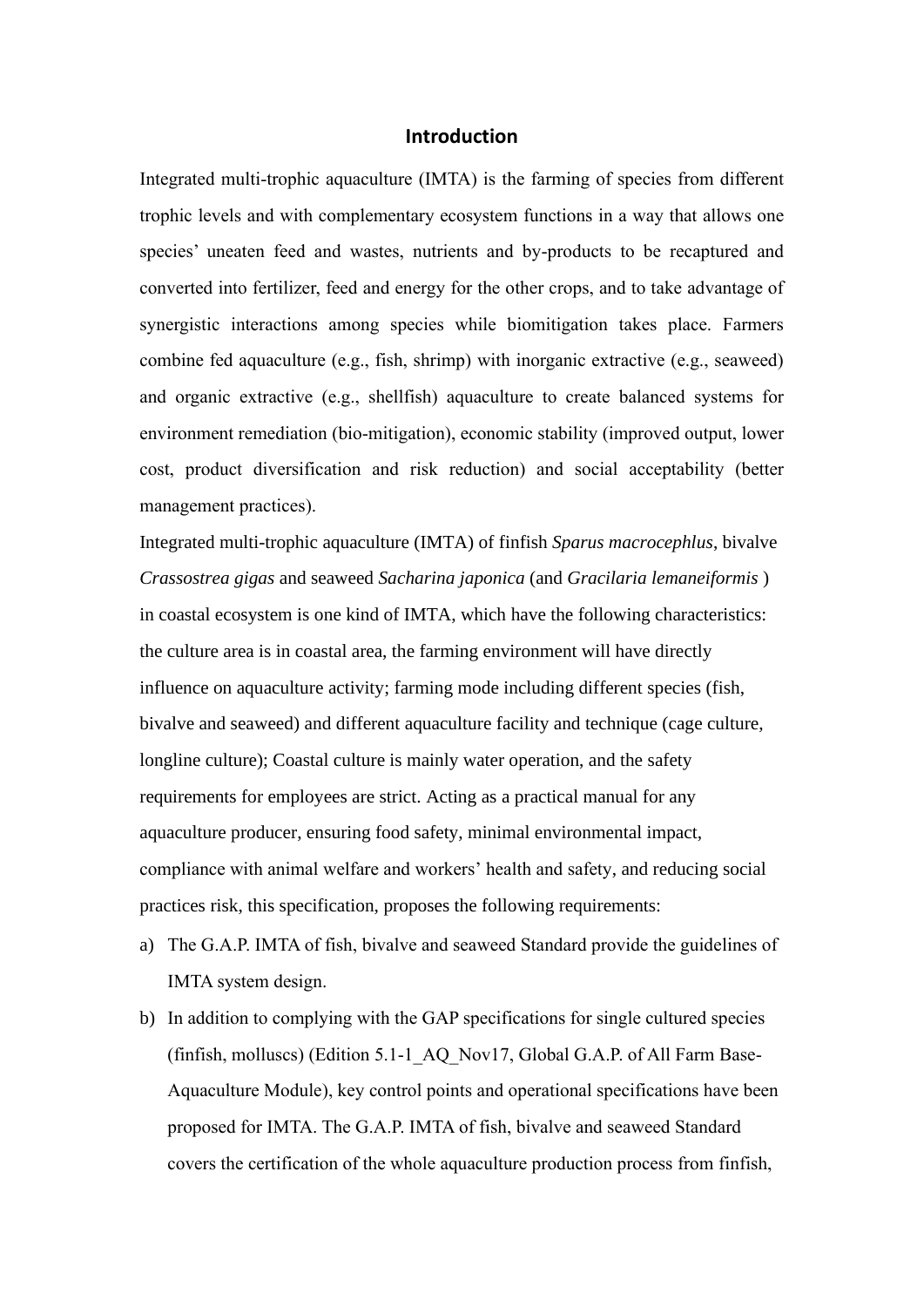bivalve and seaweed seedlings enter the aquaculture coastal seawater to harvest process. The production chain verification including: site selection, seedlings, feed to harvest operations.

- c) The IMTA module including:
	- 1) Workers' Health, Safety and Welfare
	- 2) Site selection and Management
	- 3) Feed and chemical compounds
	- 4) Farming process management
	- 5) Environmental and Biodiversity Management
	- 6) Social criteria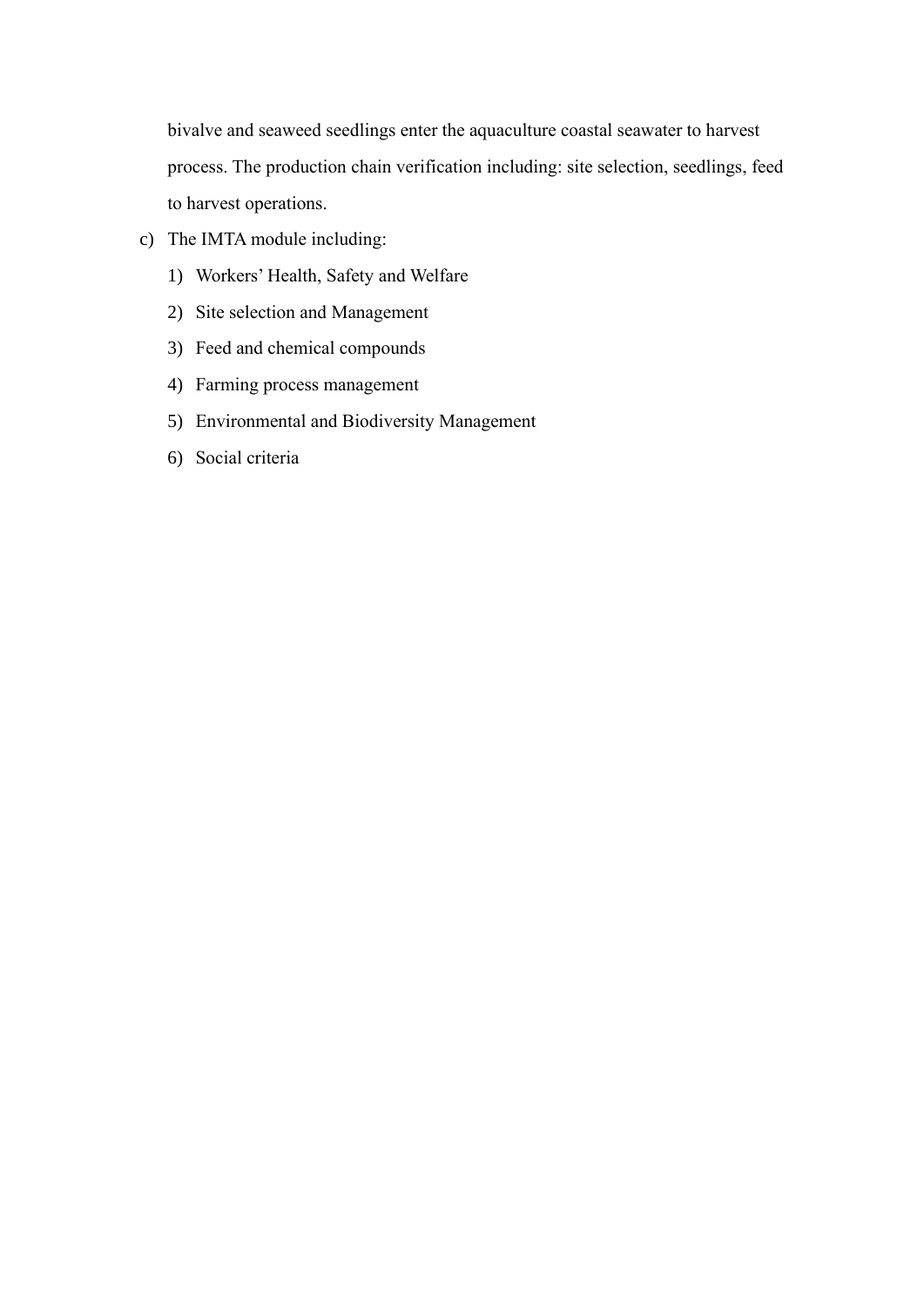## **Good Aquaculture Practice— Integrated multi-trophic aquaculture (IMTA) of fish, bivalve and seaweed in coastal ecosystem**

#### **1. Scope**

- This code sets out the basic requirements for GAP of fish, bivalve and seaweed IMTA.
- This code applies to the compliance certification of the basic requirements for GAP of fish, bivalve and seaweed IMTA.

#### **2. Legislation relevant**

The terms in the following documents become the provisions of this code by reference to this standard. All subsequent amendments or revisions to dated references do not apply to this code. However, parties to agreements based on this code are encouraged to study whether to use the most recent versions of these documents. For undated references, the latest edition applies to this code.

- Edition 5.1-1 AQ Nov17, Global G.A.P. of All Farm Base-Aquaculture Module
- ASC-MSC Seaweed (Algae) Standard v1.01
- Good agricultural practice-Part 13. Aquaculture base control point and compliance criteria GB/T 20014.13-2008

#### **3. Terminology and definitions**

#### **3.1 Integrated multi-trophic aquaculture (IMTA)**

Integrated multi-trophic aquaculture (IMTA) is the farming of species from different trophic levels and with complementary ecosystem functions in a way that allows one species' uneaten feed and wastes, nutrients and by-products to be recaptured and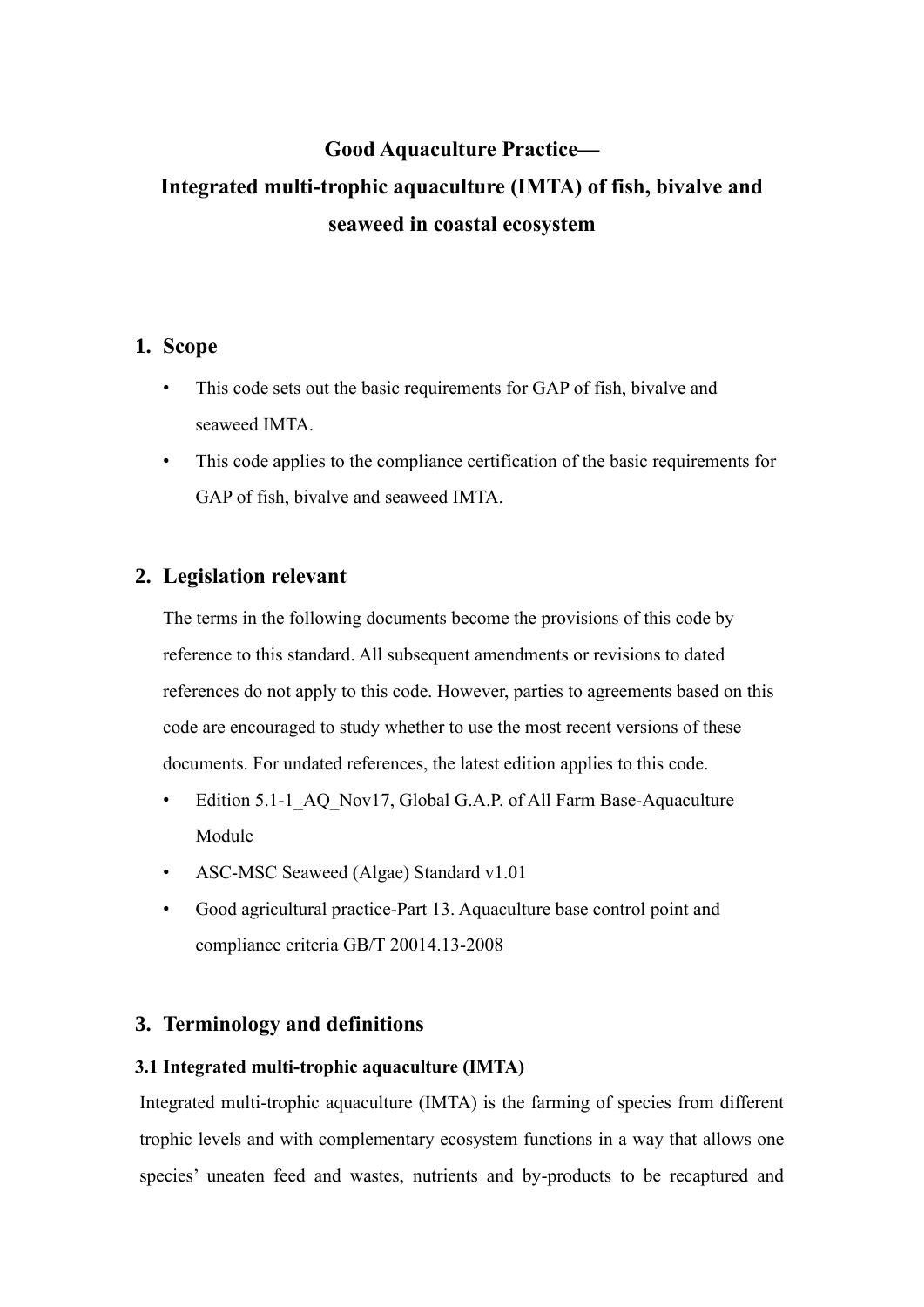converted into fertilizer, feed and energy for the other crops, and to take advantage of synergistic interactions among species while biomitigation takes place. Farmers combine fed aquaculture (e.g., fish, shrimp) with inorganic extractive (e.g., seaweed) and organic extractive (e.g., shellfish) aquaculture to create balanced systems for environment remediation (bio-mitigation), economic stability (improved output, lower cost, product diversification and risk reduction) and social acceptability (better management practices).

#### **3.2 Ecological Carrying capacity**

Ecological carrying capacity is broadly defined as the level of mariculture that can be supported without leading to significant changes to ecological processes, species, populations, or communities in the growing environment.

#### **3.3 Net cage**

Box-shaped facility for animal farming made of suitable materials

#### **3.4 Cage culture**

Aquaculture animal farming in cages

#### **3.5 Longline culture or hanging culture**

Floating facilities are set up in the ocean, and the production methods of aquatic economic animals and plants are hanged on the facilities.

#### **4. IMTA system design**

- **4.1 Core principles**
- **4.2 species, size, density, ratio**
- **4.3 spatial scales**

#### **5. Requirement of the GAP**

**5.1 Workers' Health, Safety and Welfare**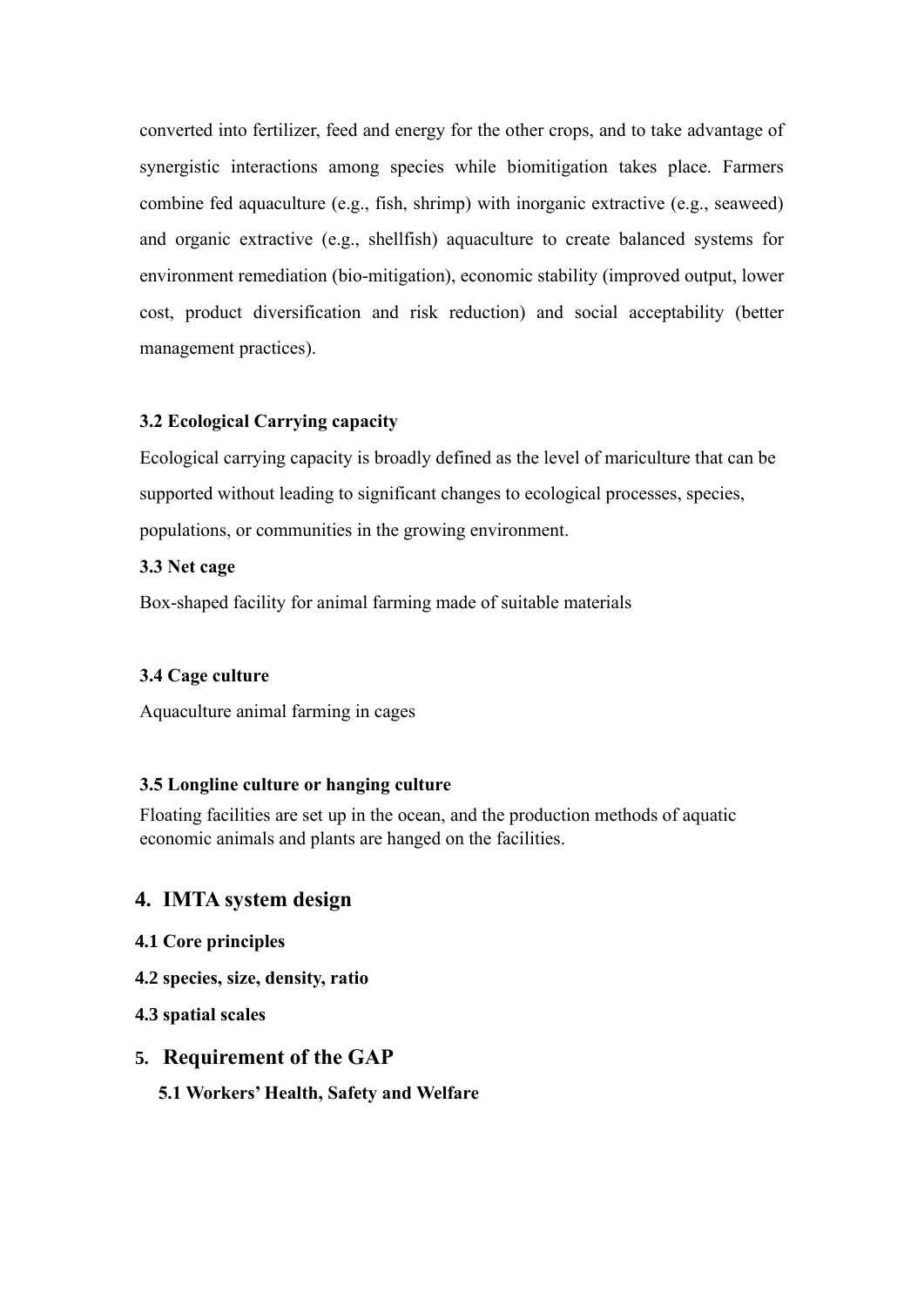|       | Control point                                             | Compliance Criteria                                 | Level         |
|-------|-----------------------------------------------------------|-----------------------------------------------------|---------------|
| 5.1.1 | Have the basic knowledge and                              | Provide relevant                                    | Major         |
|       | skills of cages and longline                              | certificates, on-site                               | must          |
|       | farming, should not suffer from                           | inspection                                          |               |
|       | night blindness and should                                |                                                     |               |
|       | have good swimming skills.                                |                                                     |               |
| 5.1.2 | Protective clothing should be                             | Check records, ask                                  | Major         |
|       | worn when operating at sea.                               | employees                                           | must          |
|       | Proficiency in the use of life-                           |                                                     |               |
|       | saving facilities and self-rescue                         |                                                     |               |
|       | methods for emergencies.                                  |                                                     |               |
| 5.1.3 | Get weather information from                              | Check records, ask                                  | Major         |
|       | different sources, take                                   | employees                                           | must          |
|       | appropriate safety measures                               |                                                     |               |
|       | according to weather                                      |                                                     |               |
|       | conditions, and evacuate before                           |                                                     |               |
|       | storm surge or flood.                                     |                                                     |               |
| 5.1.4 | An employee medical                                       | Workers health                                      | Major         |
|       | examination plan should be                                | certificates shall be                               | must          |
|       | established, a health record                              | provided.                                           |               |
|       | should be established, and                                |                                                     |               |
|       | employees should obtain a                                 |                                                     |               |
|       | health certificate before they                            |                                                     |               |
|       | can be employed. All                                      |                                                     |               |
|       | employees should have an                                  |                                                     |               |
|       | annual physical examination                               |                                                     |               |
|       | for infection with aquatic                                |                                                     |               |
|       | parasites.                                                |                                                     |               |
| 5.1.5 | Workers should be trained or                              | Training records or proof                           | Major         |
|       | have relevant practical                                   | of relevant practical                               | must          |
|       | experience in cages and                                   | experience shall be                                 |               |
|       | longline farming, and regularly                           | provided.                                           |               |
|       | conduct training on culture                               |                                                     |               |
|       | techniques, management                                    |                                                     |               |
|       | requirements, and industry                                |                                                     |               |
|       | practices for operations.                                 |                                                     |               |
| 5.1.6 | Do workers have access to                                 | A place to sore food and a<br>place to eat shall be | Major<br>must |
|       | clean food storage areas,<br>designated rest areas, hand- | provided to the workers if                          |               |
|       | washing facilities, and drinking                          | they eat on the farm.                               |               |
|       | water?                                                    | Hand washing equipment                              |               |
|       |                                                           | and drinking water shall                            |               |
|       |                                                           | always be provided.                                 |               |
|       |                                                           |                                                     |               |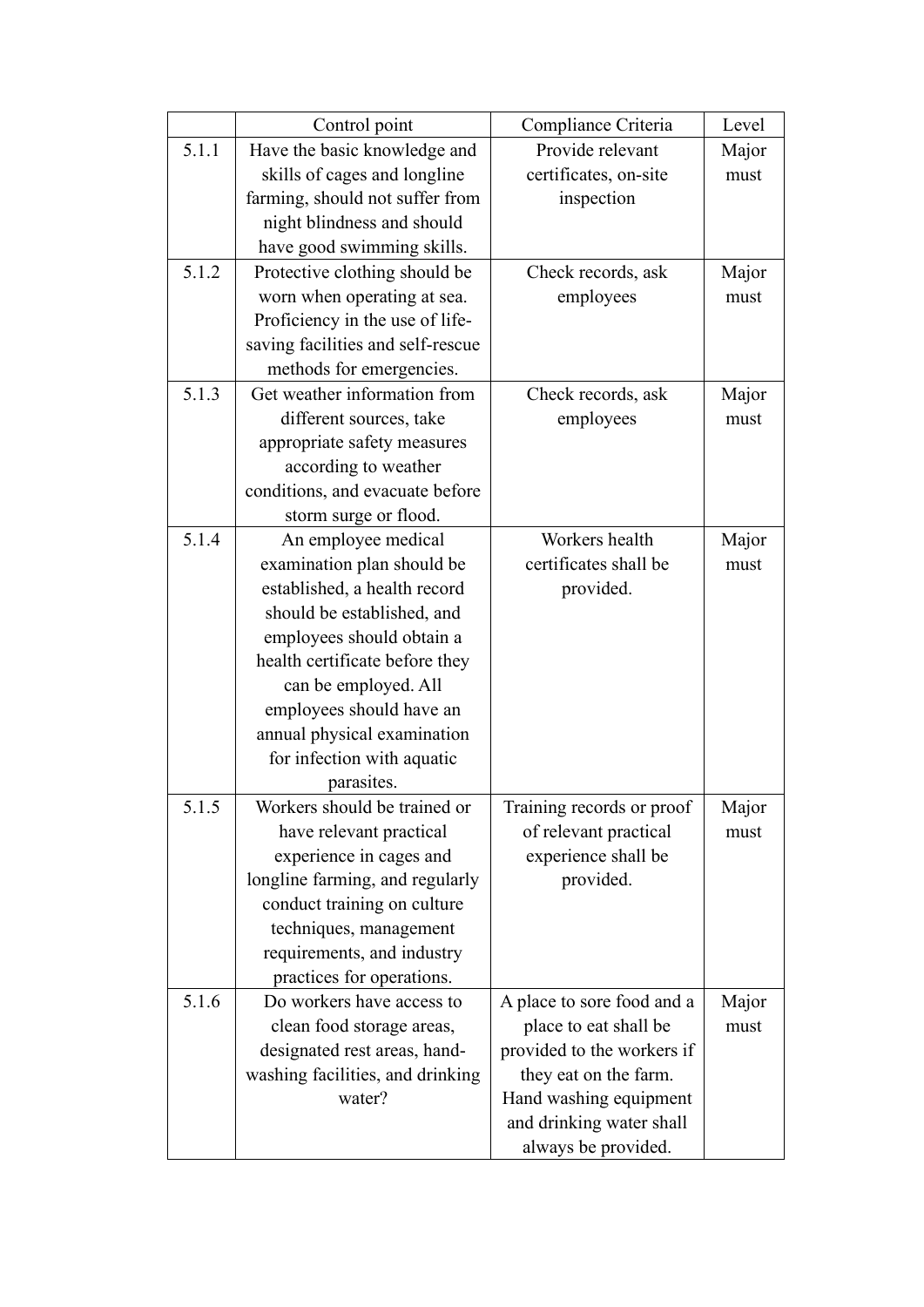## **5.2 Site selection and Management**

|         | Control point                                                 | Compliance Criteria      | Level |
|---------|---------------------------------------------------------------|--------------------------|-------|
| 5.2.1   | Site selection and Management                                 |                          |       |
| 5.2.1.1 | Legislative framework                                         |                          |       |
|         | The farm should be located in                                 | License shall be         | Major |
|         | the waters allowed by the state,                              | provided.                | must  |
|         | and has mariculture license for                               |                          |       |
|         | cage culture and longline                                     |                          |       |
|         | culture.                                                      |                          |       |
| 5.2.1.2 | The cage and longline culture                                 | Site demonstrate         | Major |
|         | area should in the marine                                     |                          | must  |
|         | functional zoning, away from                                  |                          |       |
|         | the port, and there is no                                     |                          |       |
|         | pollution around.                                             |                          |       |
| 5.2.1.3 | Cages and longline should be                                  | Site demonstrate         | Major |
|         | selected in the waters with less                              |                          | must  |
|         | wind and waves.                                               |                          |       |
| 5.2.1.4 | The cages and longline culture                                | Monitoring records shall | Major |
|         | areas should be investigated in                               | be available             | must  |
|         | advance, especially flow rate,                                |                          |       |
|         | flow direction, dissolved                                     |                          |       |
|         | oxygen, water depth, and                                      |                          |       |
|         | sediment quality.                                             |                          |       |
| 5.2.1.5 | The environment of IMTA area                                  | records                  | Major |
|         | is in compliance with the                                     |                          | must  |
|         | requirements of GB/T 18407.4,                                 |                          |       |
|         | and the water quality and<br>substrate should be monitored at |                          |       |
|         | least once a year.                                            |                          |       |
| 5.2.1.6 | Considering conditions                                        | Site demonstrate         | Major |
|         | requirement of cages and                                      |                          | must  |
|         | longline-                                                     |                          |       |
|         | the water depth at low tides:                                 |                          |       |
|         | Flow rate:                                                    |                          |       |
|         | Water temperature:                                            |                          |       |
|         | Dissolved oxygen:                                             |                          |       |
| 5.2.2   | <b>Facility layout</b>                                        |                          |       |
| 5.2.2.1 | The scientific planning of the                                | License shall be         | Major |
|         | aquaculture waters, the layout                                | provided.                | must  |
|         | of the cages and longline should                              |                          |       |
|         | be reasonable, and the distance                               |                          |       |
|         | between the facility and the                                  |                          |       |
|         | total area of the cages and                                   |                          |       |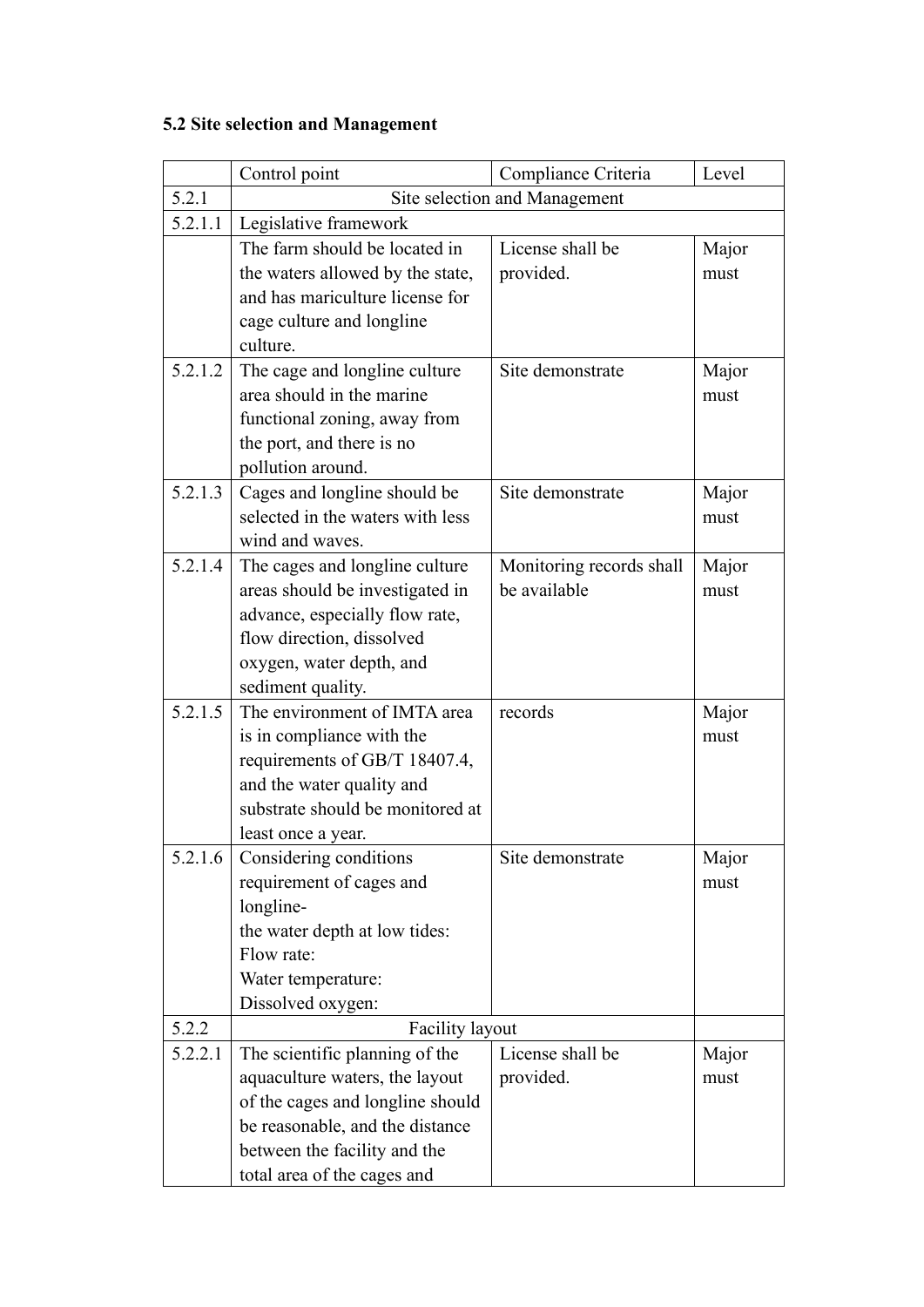|         | longline should be determined     |                  |       |
|---------|-----------------------------------|------------------|-------|
|         | according to culture species, the |                  |       |
|         | environmental conditions.         |                  |       |
|         |                                   |                  |       |
| 5.2.2.2 | The layout and location of the    | blueprint        | Major |
|         | cage and longline should be       |                  | must  |
|         | drawn.                            |                  |       |
| 5.2.2.3 | The cage and longline settings    | Site demonstrate | Major |
|         | should based on the results of    |                  | must  |
|         | carrying capacity to reduce       |                  |       |
|         | disease occurrence and reduce     |                  |       |
|         | environmental impact (see 4.2):   |                  |       |
|         | For integrated culture areas, the |                  |       |
|         | cage area does not exceed ##%     |                  |       |
|         | of the total area;                |                  |       |
|         | The distance between each         |                  |       |
|         | group of cages is not less than   |                  |       |
|         | $\#$ m, between the longlines is  |                  |       |
|         | not less than##m; between the     |                  |       |
|         | cage and the logline is not less  |                  |       |
|         | than $\#Hm$ ;                     |                  |       |
|         | The waterway of the channel       |                  |       |
|         | should be kept more than 50m      |                  |       |
|         | between each culture unit.        |                  |       |
| 5.2.3   | Facility and equipment            |                  |       |
| 5.2.3.1 | All materials used in the cages   | records          | Major |
|         | and longline should be non-       |                  | must  |
|         | toxic, harmless and corrosion     |                  |       |
|         | resistant.                        |                  |       |
| 5.2.3.2 | Net washing machine,              | records          | Major |
|         | automatic feeding machine,        |                  | must  |
|         | underwater monitoring             |                  |       |
|         | equipment, etc., which should     |                  |       |
|         | comply with relevant standards    |                  |       |
|         | and ensure that there is no harm  |                  |       |
|         | or pollution to the cultured      |                  |       |
|         | species and environment.          |                  |       |
| 5.2.4   | Site management                   |                  |       |
| 5.2.4.1 | The farm shall draw a blueprint,  | records          | Major |
|         | showing the location and          |                  | must  |
|         | boundary the culture area, and    |                  |       |
|         | number them.                      |                  |       |
|         |                                   |                  |       |
|         |                                   |                  |       |

## **5.3 Feed and chemical compounds**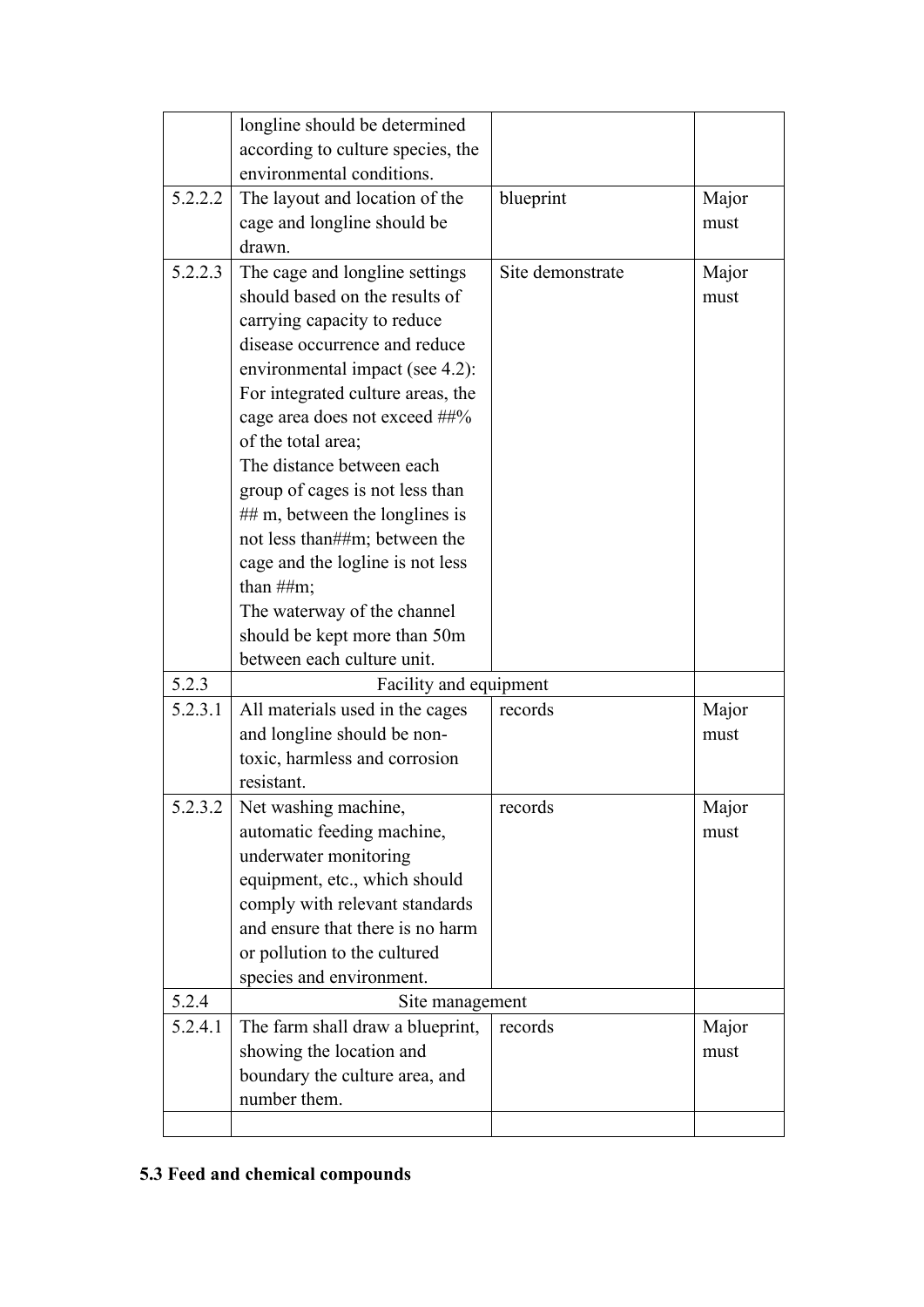| 5.3   | <b>Chemical Compounds</b>         |                          |       |
|-------|-----------------------------------|--------------------------|-------|
| 5.3.1 | The feeding amount should be      | Provide feeding record   | Major |
|       | determined according to the       |                          | must  |
|       | water temperature, eating,        |                          |       |
|       | weather condition. Adjust the     |                          |       |
|       | amount of feed according to the   |                          |       |
|       | growth of the cultured species.   |                          |       |
| 5.3.2 | It is advisable to use artificial | Provide record           | Minor |
|       | compound feed.                    |                          | must  |
| 5.3.3 | Chemical compounds that           | Detect chemical residues | Major |
|       | control diseases should not have  | and organisms health     | must  |
|       | toxic and side effects on all     | condition.               |       |
|       | organisms in the integrated       |                          |       |
|       | culture system.                   |                          |       |
|       |                                   |                          |       |

## **5.4 Farming process management**

| 5.4.1   | Stocking density                 |                        |       |
|---------|----------------------------------|------------------------|-------|
| 5.4.1.1 | The stocking density and size of | Provide record         | Major |
|         | seeding should be determined     |                        | must  |
|         | according to carrying capacity.  |                        |       |
| 5.4.1.2 | The stocking density and size    | on-site inspection     | Major |
|         | should meet the requirement of   |                        | must  |
|         | the cultured species and meet    |                        |       |
|         | the requirements of 4.2 of this  |                        |       |
|         | standard.                        |                        |       |
| 5.4.2   | Daily management of farming      |                        |       |
| 5.4.2.1 | Removal and control of           | Ask workers if they    | Major |
|         | biofoulings and pests should not | understand the terms.  | must  |
|         | affect other cultured organisms  |                        |       |
|         | in IMTA system.                  |                        |       |
| 5.4.2.2 | Net clothing and lantern net     | Ask workers that they  | Major |
|         | should be inspected regularly to | should understand the  | must  |
|         | reduce escape of farmed          | terms.                 |       |
|         | organisms.                       |                        |       |
| 5.4.2.3 | Keeping records, including the   | on-site inspection     | Major |
|         | type and quantity of the feed,   |                        | must  |
|         | the activity of the farmed       |                        |       |
|         | animals, the growth, and the     |                        |       |
|         | treatment of dead animals.       |                        |       |
| 5.4.2.4 | Regular monitoring of            | Provide water sampling | Major |
|         | environmental parameters, shall  | plans, related records | must  |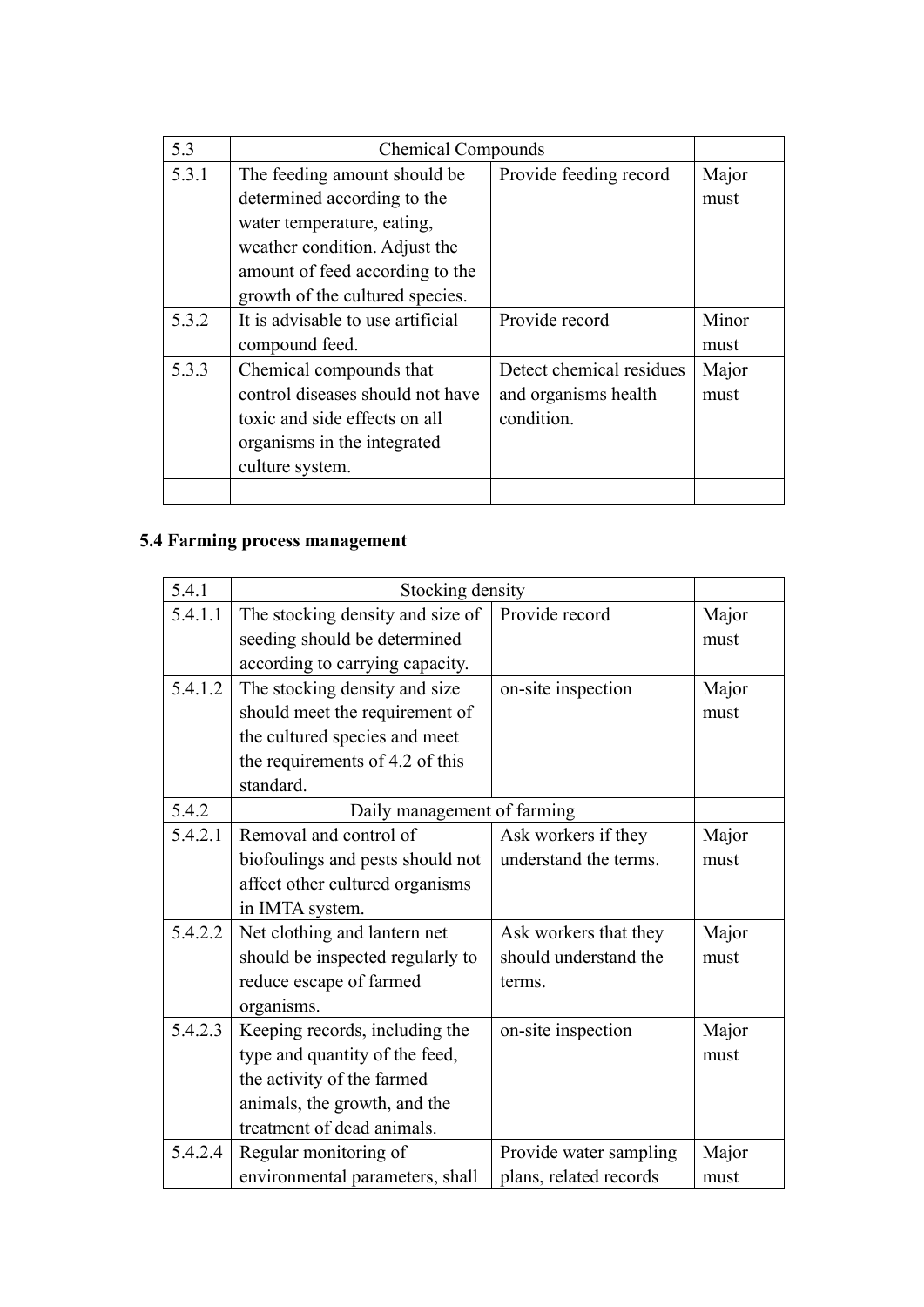|         | include at least: microorganism, | and water quality        |       |
|---------|----------------------------------|--------------------------|-------|
|         | dissolved oxygen, temperature,   | inspection reports.      |       |
|         | salinity, etc.                   |                          |       |
| 5.4.3   | Harvest                          |                          |       |
| 5.4.3.1 | The harvesting tools and         | On-site inspection       | Major |
|         | operation processes should not   |                          | must  |
|         | cause harm to cultured aquatic   |                          |       |
|         | products and other cultured      |                          |       |
|         | organisms in IMTA system.        |                          |       |
| 5.4.3.2 | Farms should have species        | Provide plans and        | Major |
|         | identification and traceability  | records to segregate     | must  |
|         | plans and maintain records,      | from any seaweed,        |       |
|         | including harvest date and area. | bivalve and finfish      |       |
|         |                                  | products not included in |       |
|         |                                  | the IMTA system.         |       |
| 5.4.3.3 | Fishing should be carried out by | On-site inspection.      | Major |
|         | licensed and numbered fishing    | Traceable back to the    | must  |
|         | vessels.                         | harvesting or culturing  |       |
|         |                                  | facilities of the IMTA   |       |
|         |                                  | from the point of first  |       |
|         |                                  | sale.                    |       |

## **5.5 Environmental and Biodiversity Management**

|       | Control point              | Compliance Criteria       | Level |
|-------|----------------------------|---------------------------|-------|
| 5.5.1 | Is a continuously updated  | EAI and ERA shall be      | Major |
|       | biodiversity inclusive     | done, which shall be      | must  |
|       | environmental impact       | updated following         |       |
|       | assessment (EIA) and risk  | relevant changes in the   |       |
|       | assessment (ERA) in place? | farm operations with      |       |
|       |                            | respect to environmental  |       |
|       |                            | threats. Minimum          |       |
|       |                            | requirements for an EIA   |       |
|       |                            | may be, but are not       |       |
|       |                            | restricted to, the        |       |
|       |                            | following processes that  |       |
|       |                            | are inherent to regular   |       |
|       |                            | farming: effluent         |       |
|       |                            | Nitrogen load; effluent   |       |
|       |                            | phosphorus load; effluent |       |
|       |                            | suspended solids load;    |       |
|       |                            | disposal of solid wasted  |       |
|       |                            | and litter; use and legal |       |
|       |                            | disposal of all chemical  |       |
|       |                            | compounds.                |       |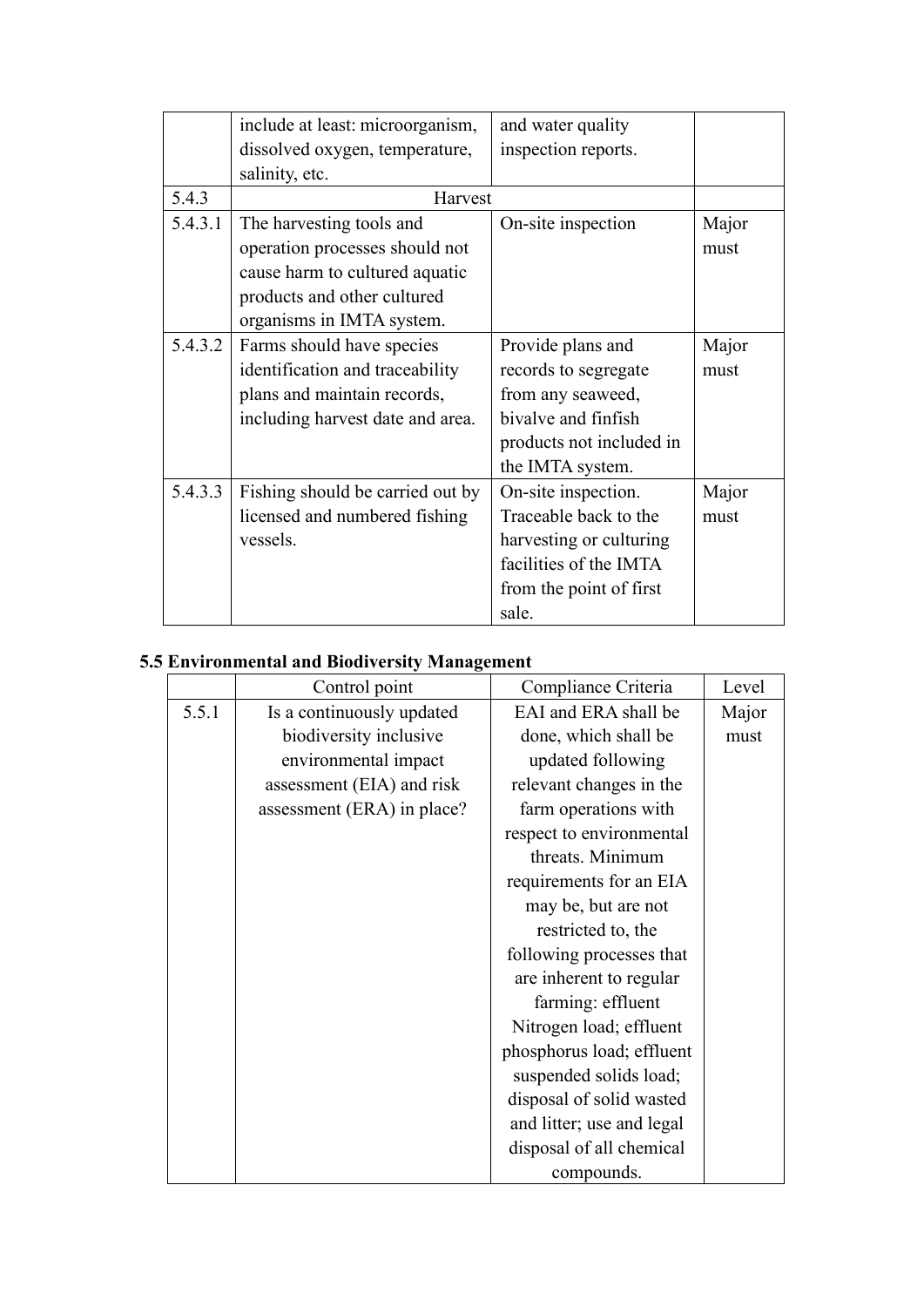| 5.5.2 | Does the EMP include a          | The EMP includes a            | Major |
|-------|---------------------------------|-------------------------------|-------|
|       | contingency plan and a          | contingency plan.             | must  |
|       | standard operating procedure to | Procedures to avoid           |       |
|       | avoid escape of farmed stock    | escapes shall be in place.    |       |
|       | into the sea?                   | The contingency plans         |       |
|       |                                 | and records of all escaped    |       |
|       |                                 | fish for the previous         |       |
|       |                                 | twelve months and             |       |
|       |                                 | confirmation that they        |       |
|       |                                 | have all been reported to     |       |
|       |                                 | the authorities for all sites |       |
|       |                                 | shall be in place.            |       |

### **5.6 Social criteria**

|       | Control point                | Compliance Criteria         | Level |
|-------|------------------------------|-----------------------------|-------|
| 5.6.1 | Has the IMTA module been     | The module has been as      | Major |
|       | accessed and made accessible | assess and is accessible to | must  |
|       | via the GLOBAL GAP           | the customer via            |       |
|       | database?                    | <b>GLOBALG GAP</b>          |       |
|       |                              | database.                   |       |
|       |                              | All control points of       |       |
|       |                              | social criteria shall be    |       |
|       |                              | audited and commented       |       |
|       |                              | before uploading            |       |
|       |                              | checklist into database.    |       |
|       |                              | No N/A                      |       |